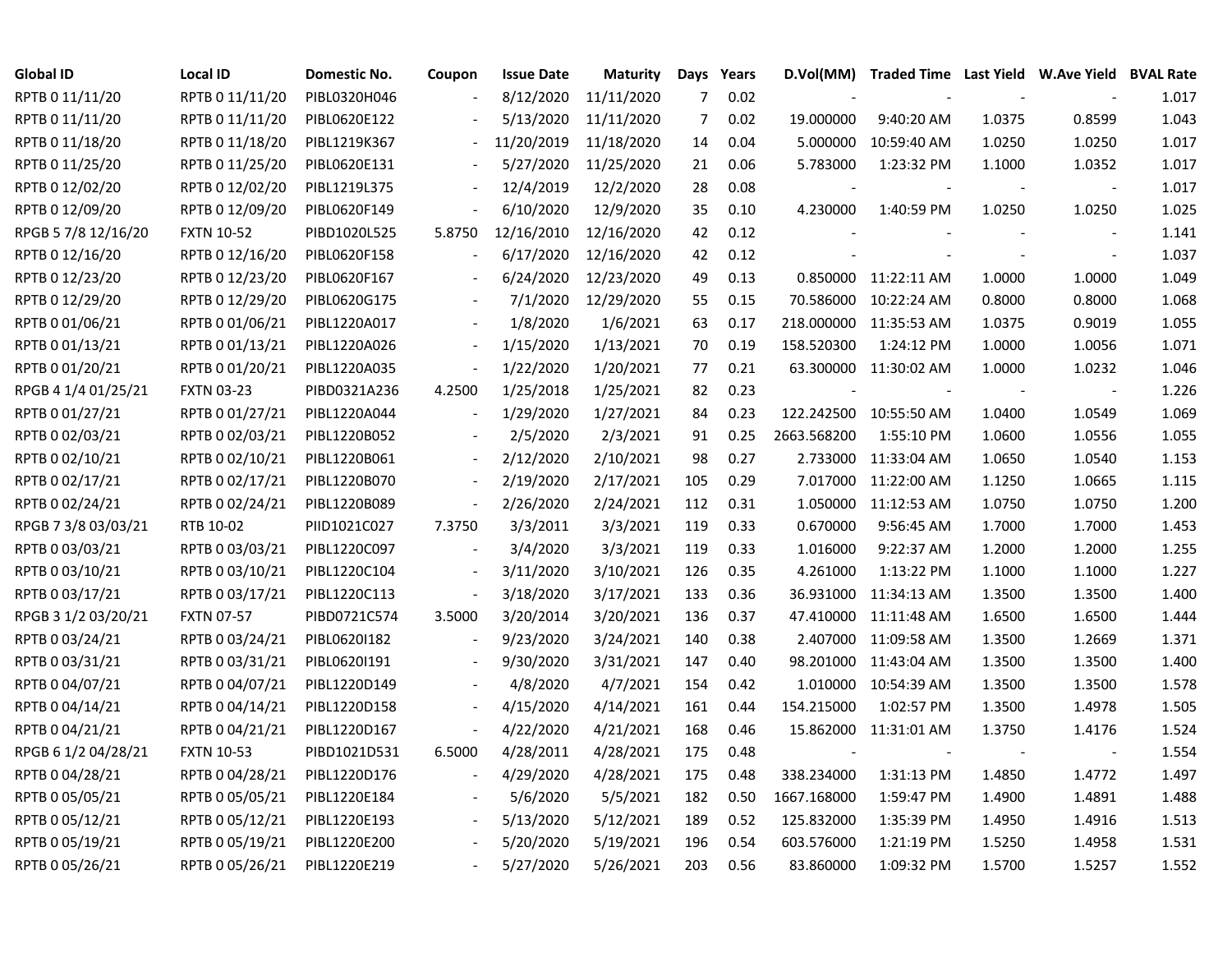| <b>Global ID</b>     | <b>Local ID</b>   | <b>Domestic No.</b> | Coupon                   | <b>Issue Date</b> | Maturity   |     | Days Years | D.Vol(MM)   |                        |                          | Traded Time Last Yield W.Ave Yield BVAL Rate |       |
|----------------------|-------------------|---------------------|--------------------------|-------------------|------------|-----|------------|-------------|------------------------|--------------------------|----------------------------------------------|-------|
| RPTB 0 06/02/21      | RPTB 0 06/02/21   | PIBL1220F227        |                          | 6/3/2020          | 6/2/2021   | 210 | 0.58       | 50.350000   | 11:04:05 AM            | 1.5250                   | 1.5250                                       | 1.534 |
| RPTB 0 06/09/21      | RPTB 0 06/09/21   | PIBL1220F236        |                          | 6/10/2020         | 6/9/2021   | 217 | 0.59       | 4.029000    | 11:33:18 AM            | 1.6000                   | 1.6000                                       | 1.649 |
| RPGB 4 7/8 06/13/21  | RTB 03-09         | PIID0321F092        | 4.8750                   | 6/13/2018         | 6/13/2021  | 221 | 0.61       | 11.890000   | 1:41:54 PM             | 1.6950                   | 1.7611                                       | 1.683 |
| RPTB 0 06/16/21      | RPTB 0 06/16/21   | PIBL1220F245        | $\overline{\phantom{a}}$ | 6/17/2020         | 6/16/2021  | 224 | 0.61       |             | 1.955000 11:35:13 AM   | 1.6750                   | 1.6111                                       | 1.600 |
| RPTB 0 06/23/21      | RPTB 0 06/23/21   | PIBL1220F254        | $\overline{\phantom{a}}$ | 6/24/2020         | 6/23/2021  | 231 | 0.63       |             | 0.541000 11:35:44 AM   | 1.6750                   | 1.6750                                       | 1.613 |
| RPTB 0 06/30/21      | RPTB 0 06/30/21   | PIBL1220G262        | $\overline{\phantom{a}}$ | 7/1/2020          | 6/30/2021  | 238 | 0.65       |             | 2.902000 11:36:08 AM   | 1.6500                   | 1.6500                                       | 1.674 |
| RPTB 0 07/07/21      | RPTB 0 07/07/21   | PIBL1220G271        | $\overline{\phantom{a}}$ | 7/8/2020          | 7/7/2021   | 245 | 0.67       |             |                        |                          |                                              | 1.648 |
| RPTB 0 07/14/21      | RPTB 0 07/14/21   | PIBL1220G280        |                          | 7/15/2020         | 7/14/2021  | 252 | 0.69       |             | 0.121000 11:36:41 AM   | 1.7250                   | 1.7250                                       | 1.655 |
| RPTB 0 07/21/21      | RPTB 0 07/21/21   | PIBL1220G299        |                          | 7/22/2020         | 7/21/2021  | 259 | 0.71       |             |                        |                          | $\blacksquare$                               | 1.668 |
| RPTB 0 07/28/21      | RPTB 0 07/28/21   | PIBL1220G306        |                          | 7/29/2020         | 7/28/2021  | 266 | 0.73       |             | 0.670000 11:36:56 AM   | 1.7500                   | 1.7500                                       | 1.684 |
| RPTB 0 08/04/21      | RPTB 0 08/04/21   | PIBL1220H314        |                          | 8/5/2020          | 8/4/2021   | 273 | 0.75       | 1.600000    |                        |                          |                                              | 1.754 |
| RPTB 0 08/11/21      | RPTB 0 08/11/21   | PIBL1220H323        |                          | 8/12/2020         | 8/11/2021  | 280 | 0.77       |             |                        | $\overline{\phantom{a}}$ | $\blacksquare$                               | 1.725 |
| RPTB 0 08/18/21      | RPTB 0 08/18/21   | PIBL1220H332        |                          | 8/19/2020         | 8/18/2021  | 287 | 0.79       |             | 12.464000 11:39:12 AM  | 1.7000                   | 1.7000                                       | 1.722 |
| RPTB 0 08/25/21      | RPTB 0 08/25/21   | PIBL1220H341        |                          | 8/26/2020         | 8/25/2021  | 294 | 0.81       |             | 31.835000 11:48:51 AM  | 1.6750                   | 1.7026                                       | 1.730 |
| RPTB 0 09/01/21      | RPTB 0 09/01/21   | PIBL1220I359        |                          | 9/2/2020          | 9/1/2021   | 301 | 0.82       |             |                        |                          |                                              | 1.729 |
| RPTB 0 09/08/21      | RPTB 0 09/08/21   | PIBL12201368        |                          | 9/9/2020          | 9/8/2021   | 308 | 0.84       |             |                        |                          |                                              | 1.736 |
| RPTB 0 09/22/21      | RPTB 0 09/22/21   | PIBL1220I386        | $\overline{\phantom{a}}$ | 9/23/2020         | 9/22/2021  | 322 | 0.88       |             |                        |                          |                                              | 1.755 |
| RPTB 0 09/29/21      | RPTB 0 09/29/21   | PIBL1220I395        | $\overline{\phantom{a}}$ | 9/30/2020         | 9/29/2021  | 329 | 0.90       |             |                        |                          |                                              | 1.758 |
| RPTB 0 10/06/21      | RPTB 0 10/06/21   | PIBL1220J401        | $\blacksquare$           | 10/7/2020         | 10/6/2021  | 336 | 0.92       |             | 0.415000 11:31:42 AM   | 1.7750                   | 1.7750                                       | 1.761 |
| RPTB 0 10/13/21      | RPTB 0 10/13/21   | PIBL1220J410        | $\overline{\phantom{a}}$ | 10/14/2020        | 10/13/2021 | 343 | 0.94       |             | 0.956000 11:32:09 AM   | 1.7750                   | 1.7750                                       | 1.800 |
| RPGB 5 3/4 10/20/21  | RTB 10-03         | PIID1021J039        | 5.7500                   | 10/20/2011        | 10/20/2021 | 350 | 0.96       | 39.750000   | 10:23:57 AM            | 1.7700                   | 1.7700                                       | 1.726 |
| RPTB 0 10/20/21      | RPTB 0 10/20/21   | PIBL1220J429        |                          | 10/21/2020        | 10/20/2021 | 350 | 0.96       | 479.038000  | 1:16:25 PM             | 1.7500                   | 1.7597                                       | 1.756 |
| RPTB 0 10/27/21      | RPTB 0 10/27/21   | PIBL1220J438        |                          | 10/28/2020        | 10/27/2021 | 357 | 0.98       | 379.444000  | 1:35:30 PM             | 1.7400                   | 1.7671                                       | 1.768 |
| RPTB 0 11/03/21      | RPTB 0 11/03/21   | PIBL1220K445        | $\overline{\phantom{a}}$ | 11/4/2020         | 11/3/2021  | 364 | 1.00       | 2763.430000 | 1:59:42 PM             | 1.7400                   | 1.7506                                       | 1.756 |
| RPGB 5 3/4 11/24/21  | <b>FXTN 10-55</b> | PIBD1021K551        | 5.7500                   | 11/24/2011        | 11/24/2021 | 385 | 1.05       |             | 1.340000 11:11:47 AM   | 1.9750                   | 1.9750                                       | 1.785 |
| RPGB 6 3/8 01/19/22  | <b>FXTN 10-54</b> | PIBD1022G545        | 6.3750                   | 7/19/2011         | 1/19/2022  | 441 | 1.21       | $\sim$      |                        |                          | $\overline{\phantom{a}}$                     | 1.875 |
| RPGB 4 01/26/22      | <b>FXTN 05-74</b> | PIBD0522A747        | 4.0000                   | 1/26/2017         | 1/26/2022  | 448 | 1.23       | 15.500000   | 1:26:58 PM             | 1.9500                   | 1.9500                                       | 1.874 |
| RPGB 15 03/14/22     | <b>FXTN 20-02</b> | PIBD2022C021        | 15.0000                  | 3/14/2002         | 3/14/2022  | 495 | 1.36       |             |                        |                          |                                              | 1.849 |
| RPGB 4 3/4 07/04/22  | <b>FXTN 03-24</b> | PIBD0322G247        | 4.7500                   | 7/4/2019          | 7/4/2022   | 607 | 1.66       |             | 484.220000 11:57:24 AM | 1.9250                   | 1.9381                                       | 1.938 |
| RPGB 4 7/8 08/02/22  | <b>FXTN 10-56</b> | PIBD1022H562        | 4.8750                   | 8/2/2012          | 8/2/2022   | 636 | 1.74       |             |                        |                          |                                              | 1.951 |
| RPGB 4 3/4 09/13/22  | <b>FXTN 10-57</b> | PIBD1022I570        | 4.7500                   | 9/13/2012         | 9/13/2022  | 678 | 1.86       |             |                        |                          | $\blacksquare$                               | 2.003 |
| RPGB 12 3/4 10/17/22 | <b>FXTN 20-03</b> | PIBD2022J033        | 12.7500                  | 10/17/2002        | 10/17/2022 | 712 | 1.95       |             |                        |                          | $\overline{\phantom{a}}$                     | 2.032 |
| RPGB 4 5/8 12/04/22  | RTB 05-11         | PIID0522L114        | 4.6250                   | 12/4/2017         | 12/4/2022  | 760 | 2.08       |             | 361.150000 11:01:00 AM | 2.0650                   | 2.0530                                       | 2.047 |
| RPGB 4 12/06/22      | <b>FXTN 10-58</b> | PIBD1022L585        | 4.0000                   | 12/6/2012         | 12/6/2022  | 762 | 2.09       | 0.180000    | 9:19:52 AM             | 2.2500                   | 2.2500                                       | 2.070 |
| RPGB 4 3/8 02/11/23  | RTB 03-10         | PIID0323B101        | 4.3750                   | 2/11/2020         | 2/11/2023  | 829 | 2.27       | 351.250000  | 1:35:04 PM             | 2.1000                   | 2.0750                                       | 2.061 |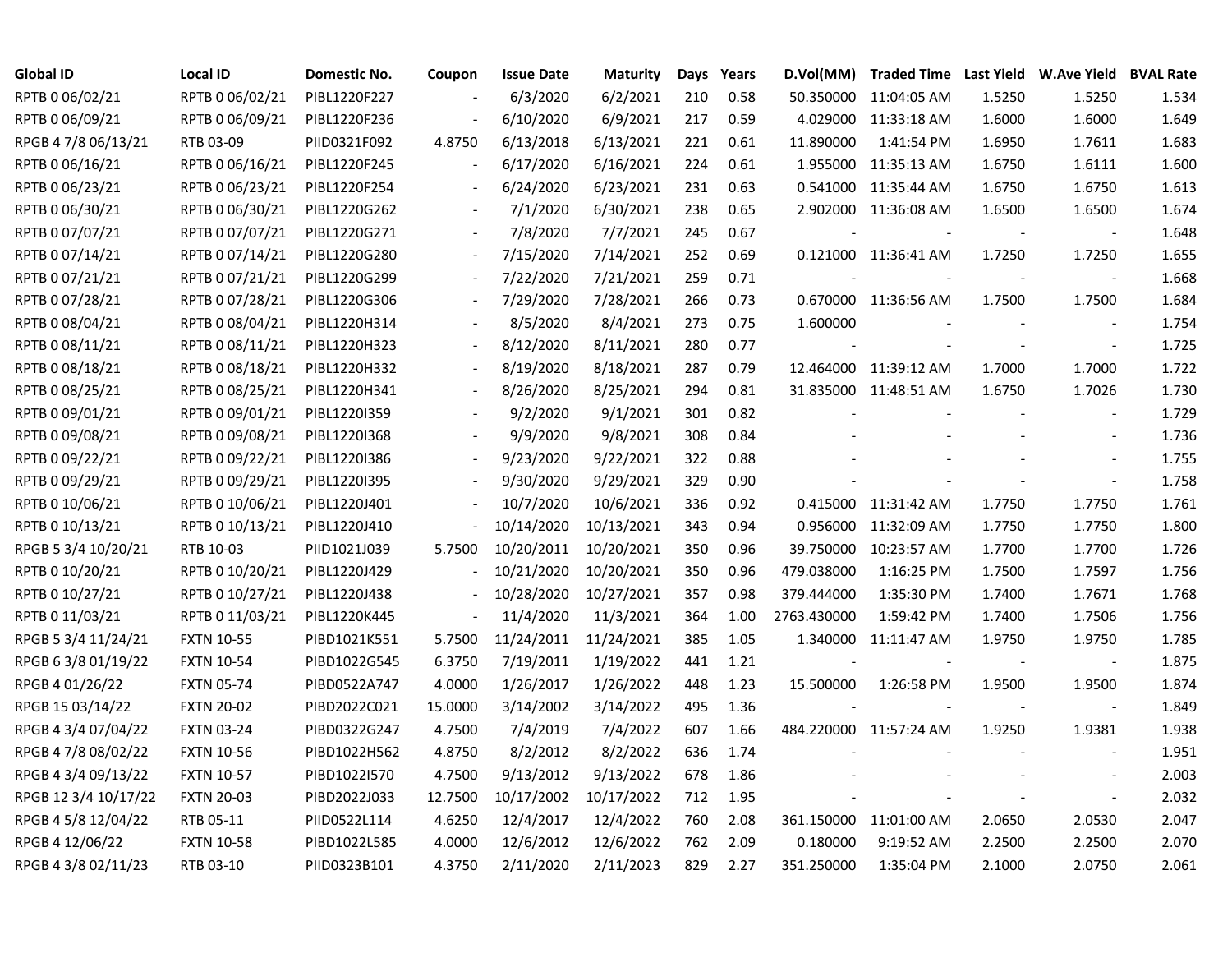| <b>Global ID</b>     | <b>Local ID</b>   | Domestic No. | Coupon  | <b>Issue Date</b> | <b>Maturity</b>       | Days | Years |                          | D.Vol(MM) Traded Time Last Yield W.Ave Yield BVAL Rate |        |                          |       |
|----------------------|-------------------|--------------|---------|-------------------|-----------------------|------|-------|--------------------------|--------------------------------------------------------|--------|--------------------------|-------|
| RPGB 13 02/20/23     | <b>FXTN 20-04</b> | PIBD2023B048 | 13.0000 | 2/20/2003         | 2/20/2023             | 838  | 2.29  |                          |                                                        |        |                          | 2.126 |
| RPGB 5 1/2 03/08/23  | <b>FXTN 05-75</b> | PIBD0523C752 | 5.5000  | 3/8/2018          | 3/8/2023              | 854  | 2.34  |                          | 1.700000 10:18:47 AM                                   | 2.1800 | 2.1800                   | 2.180 |
| RPGB 3 1/2 04/21/23  | <b>FXTN 07-58</b> | PIBD0723D588 | 3.5000  | 4/21/2016         | 4/21/2023             | 898  | 2.46  |                          |                                                        |        |                          | 2.207 |
| RPGB 11 7/8 05/29/23 | <b>FXTN 20-05</b> | PIBD2023E054 | 11.8750 | 5/29/2003         | 5/29/2023             | 936  | 2.56  |                          |                                                        |        |                          | 2.197 |
| RPGB 3 1/4 08/15/23  | RTB 10-04         | PIID1023H046 | 3.2500  | 8/15/2013         | 8/15/2023 1,014       |      | 2.78  |                          | 3.700000 10:51:11 AM                                   | 2.4650 | 2.4385                   | 2.347 |
| RPGB 2 3/8 09/10/23  | <b>FXTN 03-25</b> | PIBD0323I252 | 2.3750  | 9/10/2020         | 9/10/2023 1,040       |      | 2.85  | 136.100000               | 1:42:33 PM                                             | 2.2250 | 2.2038                   | 2.214 |
| RPGB 11 3/8 10/23/23 | <b>FXTN 20-06</b> | PIBD2023J068 | 11.3750 | 10/23/2003        | 10/23/2023 1,083      |      | 2.97  |                          |                                                        |        | $\overline{\phantom{a}}$ | 2.305 |
| RPGB 6 1/4 03/12/24  | RTB 05-12         | PIID0524C129 | 6.2500  | 3/12/2019         | 3/12/2024 1,224       |      | 3.35  | 989.420000               | 1:56:29 PM                                             | 2.2300 | 2.2936                   | 2.240 |
| RPGB 4 1/2 04/20/24  | <b>FXTN 07-59</b> | PIBD0724D595 | 4.5000  | 4/20/2017         | 4/20/2024 1,263       |      | 3.46  |                          |                                                        |        | $\overline{\phantom{a}}$ | 2.411 |
| RPGB 12 3/8 06/03/24 | <b>FXTN 20-07</b> | PIBD2024F075 | 12.3750 | 6/3/2004          | 6/3/2024 1,307        |      | 3.58  |                          |                                                        |        |                          | 2.451 |
| RPGB 12 7/8 08/05/24 | <b>FXTN 20-08</b> | PIBD2024H086 | 12.8750 | 8/5/2004          | 8/5/2024 1,370        |      | 3.75  |                          |                                                        |        | $\overline{\phantom{a}}$ | 2.492 |
| RPGB 4 1/8 08/20/24  | <b>FXTN 10-59</b> | PIBD1024H595 | 4.1250  | 8/20/2014         | 8/20/2024 1,385       |      | 3.79  | 76.289502                | 9:23:13 AM                                             | 2.7750 | 2.7750                   | 2.649 |
| RPGB 4 1/4 10/17/24  | <b>FXTN 05-76</b> | PIBD0524J762 | 4.2500  | 10/17/2019        | 10/17/2024 1,443      |      | 3.95  |                          | 51.500000 10:47:08 AM                                  | 2.4000 | 2.4036                   | 2.461 |
| RPGB 13 3/4 11/11/24 | <b>FXTN 20-09</b> | PIBD2024K091 | 13.7500 | 11/11/2004        | 11/11/2024 1,468      |      | 4.02  |                          |                                                        |        |                          | 2.554 |
| RPGB 5 3/4 04/12/25  | <b>FXTN 07-61</b> | PIBD0725D618 | 5.7500  | 4/12/2018         | 4/12/2025 1,620       |      | 4.44  |                          |                                                        |        |                          | 2.697 |
| RPGB 12 1/8 04/14/25 | <b>FXTN 20-10</b> | PIBD2025D103 | 12.1250 | 4/14/2005         | 4/14/2025 1,622       |      | 4.44  |                          |                                                        |        |                          | 2.636 |
| RPGB 2 5/8 08/12/25  | RTB 05-13         | PIID0525H130 | 2.6250  | 8/12/2020         | 8/12/2025 1,742       |      | 4.77  | 706.545000               | 1:55:32 PM                                             | 2.7600 | 2.7643                   | 2.763 |
| RPGB 3 5/8 09/09/25  | <b>FXTN 10-60</b> | PIBD1025I608 | 3.6250  | 9/9/2015          | 9/9/2025 1,770        |      | 4.85  | 186.916000               | 1:49:47 PM                                             | 2.8500 | 2.8462                   | 2.838 |
| RPGB 12 1/8 10/20/25 | <b>FXTN 20-11</b> | PIBD2025J116 | 12.1250 | 10/20/2005        | 10/20/2025 1,811      |      | 4.96  |                          |                                                        |        | $\blacksquare$           | 2.747 |
| RPGB 18 1/4 11/29/25 | <b>FXTN 25-01</b> | PIBD2525K015 | 18.2500 | 11/29/2000        | 11/29/2025 1,851      |      | 5.07  |                          |                                                        |        |                          | 2.753 |
| RPGB 10 1/4 01/19/26 | <b>FXTN 20-12</b> | PIBD2026A122 | 10.2500 | 1/19/2006         | 1/19/2026 1,902       |      | 5.21  |                          |                                                        |        | $\overline{\phantom{a}}$ | 2.771 |
| RPGB 6 1/4 02/14/26  | <b>FXTN 07-62</b> | PIBD0726B627 | 6.2500  | 2/14/2019         | 2/14/2026 1,928       |      | 5.28  |                          | 4.440000 10:59:07 AM                                   | 2.8700 | 2.8717                   | 2.812 |
| RPGB 3 1/2 09/20/26  | RTB 10-05         | PIID1026I057 | 3.5000  | 9/20/2016         | 9/20/2026 2,146       |      | 5.88  | 2.240000                 | 1:38:57 PM                                             | 2.9650 | 2.9933                   | 3.079 |
| RPGB 6 1/4 10/20/26  | RTB 15-01         | PIID1526J019 | 6.2500  | 10/20/2011        | 10/20/2026 2,176      |      | 5.96  | $\overline{\phantom{a}}$ |                                                        |        | $\blacksquare$           | 2.867 |
| RPGB 8 12/07/26      | <b>FXTN 20-13</b> | PIBD2026L139 | 8.0000  | 12/7/2006         | 12/7/2026 2,224       |      | 6.09  | 3.300000                 | 1:55:24 PM                                             | 3.0100 | 3.0100                   | 2.900 |
| RPGB 5 3/8 03/01/27  | RTB 15-02         | PIID1527C023 | 5.3750  | 3/1/2012          | 3/1/2027 2,308        |      | 6.32  | 1.000000                 | 1:52:57 PM                                             | 3.2000 | 3.2000                   | 2.897 |
| RPGB 4 3/4 05/04/27  | <b>FXTN 10-61</b> | PIBD1027E617 | 4.7500  | 5/4/2017          | 5/4/2027 2,372        |      | 6.49  |                          |                                                        |        |                          | 2.912 |
| RPGB 8 5/8 09/06/27  | <b>FXTN 20-14</b> | PIBD2027I140 | 8.6250  | 9/6/2007          | 9/6/2027 2,497        |      | 6.84  |                          |                                                        |        |                          | 2.948 |
| RPGB 6 1/4 03/22/28  | <b>FXTN 10-63</b> | PIBD1028C635 | 6.2500  | 3/22/2018         | 3/22/2028 2,695       |      | 7.38  |                          |                                                        |        |                          | 2.975 |
| RPGB 9 1/2 12/04/28  | <b>FXTN 20-15</b> | PIBD2028L151 | 9.5000  | 12/4/2008         | 12/4/2028 2,952       |      | 8.08  |                          |                                                        |        | $\overline{\phantom{a}}$ | 2.995 |
| RPGB 6 7/8 01/10/29  | <b>FXTN 10-64</b> | PIBD1029A644 | 6.8750  | 1/10/2019         | 1/10/2029 2,989       |      | 8.18  | 9.200000                 | 1:57:22 PM                                             | 2.9725 | 2.9896                   | 3.027 |
| RPGB 8 3/4 05/27/30  | <b>FXTN 20-16</b> | PIBD2030E166 | 8.7500  | 5/27/2010         | 5/27/2030 3,491       |      | 9.56  | 2.520000                 | 1:58:57 PM                                             | 3.0500 | 3.1375                   | 3.023 |
| RPGB 2 7/8 07/09/30  | <b>FXTN 10-65</b> | PIBD1030G655 | 2.8750  | 7/9/2020          | 7/9/2030 3,534        |      | 9.68  |                          |                                                        |        |                          | 2.950 |
| RPGB 12 1/2 07/28/30 | <b>FXTN 25-02</b> | PIBD2530G029 | 12.5000 | 7/28/2005         | 7/28/2030 3,553       |      | 9.73  |                          |                                                        |        |                          | 3.022 |
| RPGB 11 1/4 01/26/31 | <b>FXTN 25-03</b> | PIBD2531A032 | 11.2500 | 1/26/2006         | 1/26/2031 3,735 10.23 |      |       |                          |                                                        |        |                          | 3.042 |